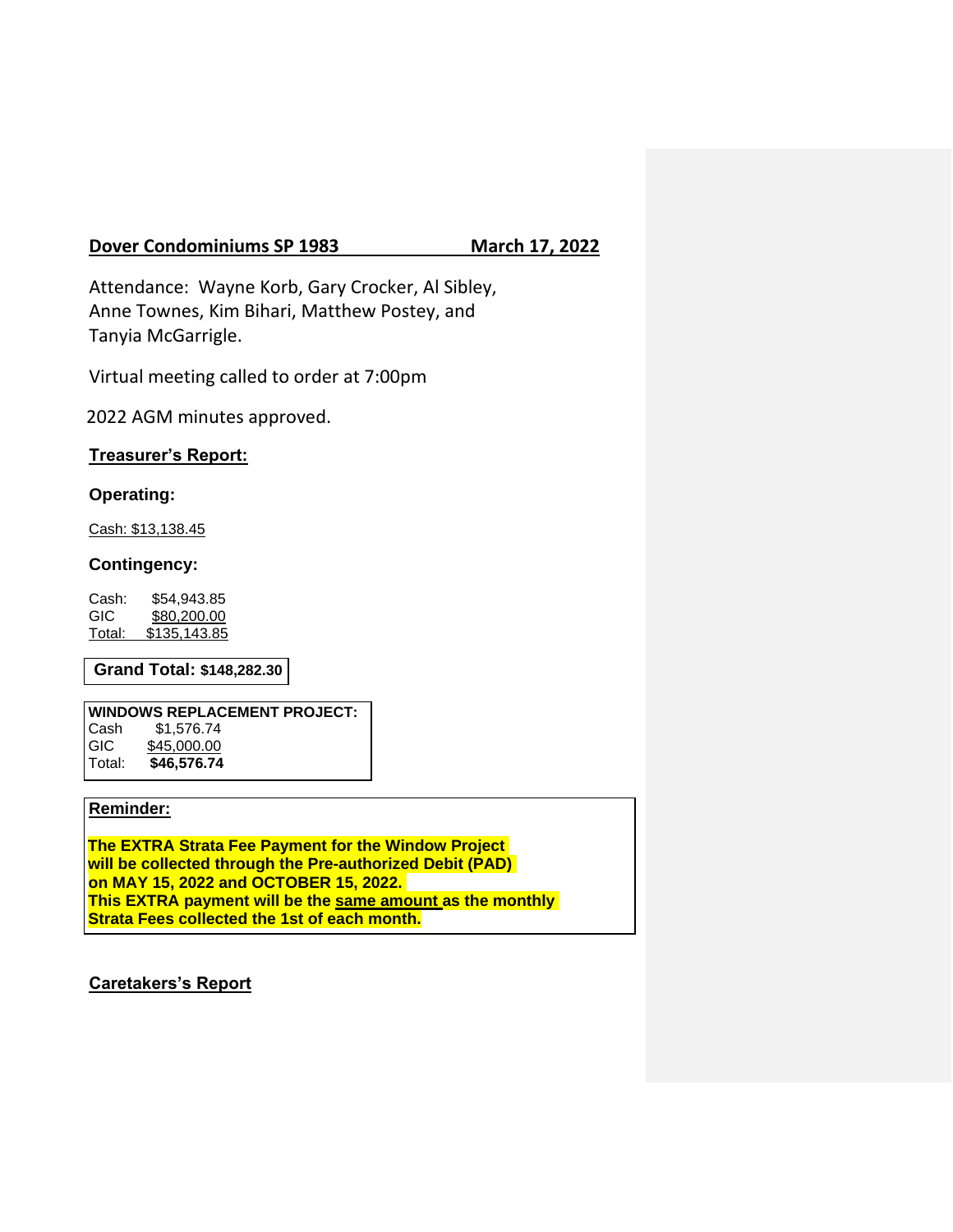Strata property continues to be maintained. The trees were skirted to deter vagrants. Council has decided to leave the area underneath the trees clear at this time.

Any repairs to strata property will be contracted out and completed as quickly as possible.

The stairwell light in building 6715 will be replaced as soon as possible.

#### **New Business**

One of the strata members will be walking the property grounds regularly to ensure that any maintenance/repairs needed or any issues are brought to council's attention.

The strata property attic was recently accessed by an unknown individual. The attic door has since now been sealed and will be monitored regularly.

The garbage bins will be changed out at no cost and will take approximately 6 weeks before the bins can be replaced, based on supply.

The gable repair billing will be paid partially this year and the balance will be paid in 2023 after completion.

The project to repair the strata property gables will being at building 6715 on the back side of the property as more repair is needed at the back of the buildings. An official start date will be announced.

Strata council made the decision that the power washing of both buildings and the parking lot will begin in the fall of 2022 after the gable project is completed.

**Commented [Gary Croc1]:** We talked about using some sealant but decided on the scotch tape.